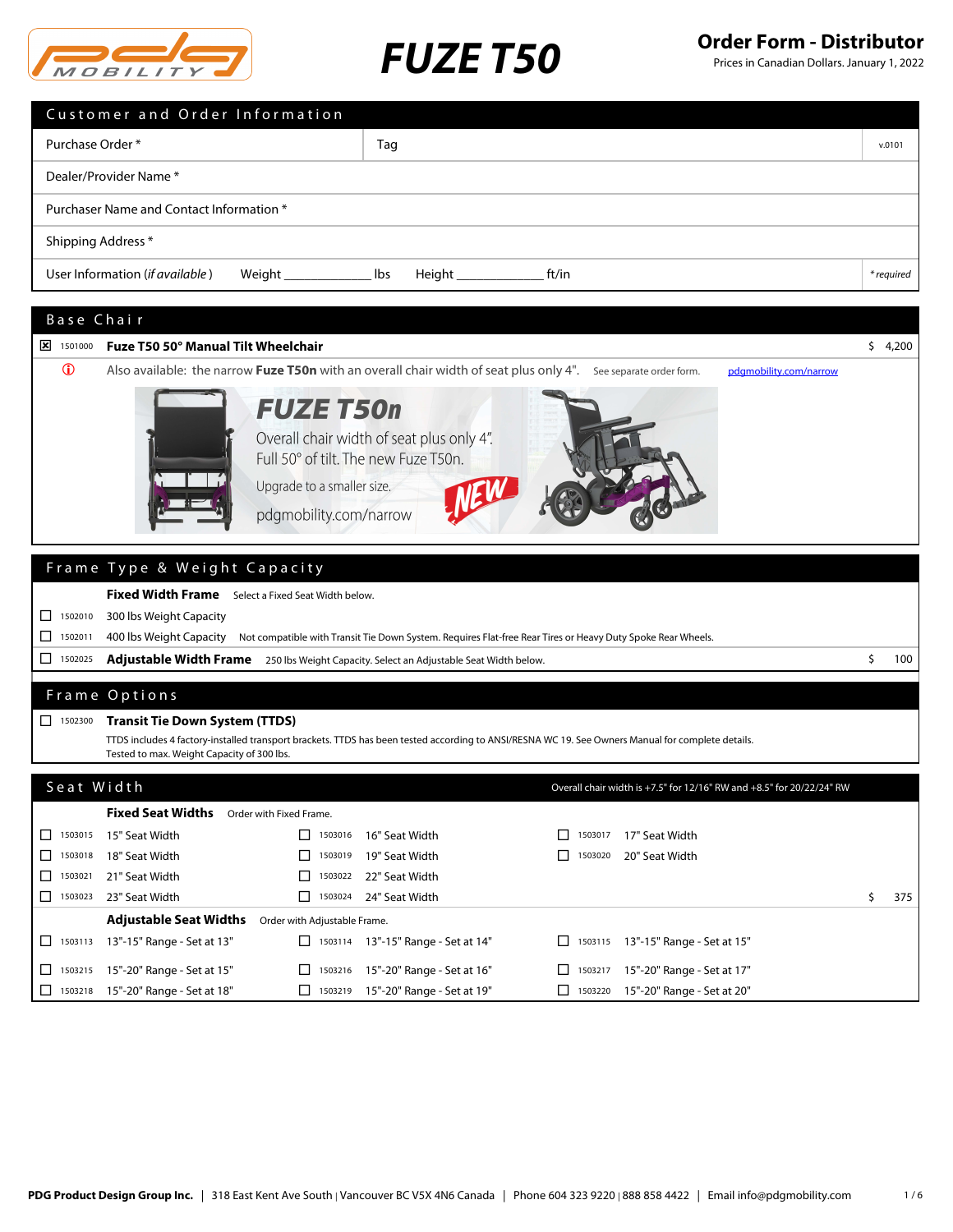

Prices in Canadian Dollars. January 1, 2022

| <b>Standard Seat Depths (Adjustable)</b><br>1504015<br>15" Seat Depth<br>16" Seat Depth<br>17" Seat Depth<br>□<br>П<br>1504016<br>П<br>1504017<br>1504018<br>18" Seat Depth<br>$\Box$ 1504019<br>19" Seat Depth<br>$\Box$ 1504020<br>20" Seat Depth<br>\$<br>400<br>Custom Seat Depths Requires Push Bar Back - Straight. Not compatible with Reclining or Fold Down Back.<br>21" Seat Depth<br>$\Box$ 1504022 22" Seat Depth<br>1504021<br>⊔<br>Frame Color<br><b>PDG Premium Colors</b><br><b>Gloss Black Shimmer</b><br>1505000<br><b>Tracer Red</b><br>$\Box$<br>1505001<br>1505002<br>Silver<br>ப<br>$\perp$<br>1505003<br><b>Fine Texture Black</b><br>1505004<br>⊔<br>⊔<br>Orange Fusion<br>1505005<br>Karl's Imagination<br><b>Blue Shimmer</b><br>Gloss White<br>Dark Titanium<br>1505006<br>П<br>1505007<br>1505008<br>⊔<br>ΙI<br>Geyser Green<br>Lollypop Blue<br>Lollypop Red<br>1505010<br>1505009<br>1505011<br>ப<br><b>Bubble Gum Pink</b><br>Daffodil Yellow<br>Berry Purple<br>□<br>1505012<br>П<br>1505013<br>П<br>1505014<br>\$<br>1505200<br>300<br>ப<br><b>Custom Color</b> Contact PDG for specifications.<br>Armrests<br>$\Box$ 1506000<br><b>No Armrests</b><br>\$<br>1506114<br>Single Post Height Adjustable Armrests (10"-14")<br>295<br>ப<br>1506100<br>Single Post Fixed Height Armrests (12") Full Length Armpad only.<br><b>Armrest Height</b> If provided, Armrests will be set to this height by PDG. If left blank, the default setting will be used.<br>Seat Pan to top of Armrest:<br>Does not include height of Armpad<br>$\geq$<br>Armrest Position Indicate preference for Armrest position. If left blank, the default setting will be used.<br>Mid<br>$\Box$ 1506403 Front<br>\$<br>295<br>Locking Flip-up Armrests Not recommended for users with excessive strength or tone.<br>Not compatible with Fold Down Back, Clothing Guards, Back Upholstery. Available with Full Length and Desk Length Armpads.<br>1506310<br>Set at 10"<br>1506311 Set at 11"<br>П<br>$\Box$ 1506312 Set at 12"<br>⊔<br>1506313<br>Set at 13"<br>П<br>1506314<br>Set at 14"<br>⊔<br>Armpads<br><b>Regular Armpads</b><br>□ 1507100 Desk Length - 2" x 10"<br>□ 1507101 Full Length - 2" x 14"<br><b>Waterfall Armpads</b><br>\$<br>115<br>Desk Length - 2" x 10"<br>$\Box$ 1507105<br>□ 1507106 Full Length - 2" x 14"<br>\$<br>200<br>Wide Armpads May interfere with wheels in some tilt configurations.<br>□ 1507111 Full Length - 3" x 12"<br>$\Box$ 1507110<br>Desk Length - 3" x 10"<br>\$<br>Gel Armpads May interfere with wheels in some tilt configurations.<br>135<br>1507120<br>Full Length - 2" x 12"<br>$\Box$ 1507121<br>Full Length - 3.5" x 12" |
|----------------------------------------------------------------------------------------------------------------------------------------------------------------------------------------------------------------------------------------------------------------------------------------------------------------------------------------------------------------------------------------------------------------------------------------------------------------------------------------------------------------------------------------------------------------------------------------------------------------------------------------------------------------------------------------------------------------------------------------------------------------------------------------------------------------------------------------------------------------------------------------------------------------------------------------------------------------------------------------------------------------------------------------------------------------------------------------------------------------------------------------------------------------------------------------------------------------------------------------------------------------------------------------------------------------------------------------------------------------------------------------------------------------------------------------------------------------------------------------------------------------------------------------------------------------------------------------------------------------------------------------------------------------------------------------------------------------------------------------------------------------------------------------------------------------------------------------------------------------------------------------------------------------------------------------------------------------------------------------------------------------------------------------------------------------------------------------------------------------------------------------------------------------------------------------------------------------------------------------------------------------------------------------------------------------------------------------------------------------------------------------------------------------------------------------------------------------------------------------------------------------------------------------------------------------------------------------------------------------------------------------------------------------------------------------|
|                                                                                                                                                                                                                                                                                                                                                                                                                                                                                                                                                                                                                                                                                                                                                                                                                                                                                                                                                                                                                                                                                                                                                                                                                                                                                                                                                                                                                                                                                                                                                                                                                                                                                                                                                                                                                                                                                                                                                                                                                                                                                                                                                                                                                                                                                                                                                                                                                                                                                                                                                                                                                                                                                        |
|                                                                                                                                                                                                                                                                                                                                                                                                                                                                                                                                                                                                                                                                                                                                                                                                                                                                                                                                                                                                                                                                                                                                                                                                                                                                                                                                                                                                                                                                                                                                                                                                                                                                                                                                                                                                                                                                                                                                                                                                                                                                                                                                                                                                                                                                                                                                                                                                                                                                                                                                                                                                                                                                                        |
|                                                                                                                                                                                                                                                                                                                                                                                                                                                                                                                                                                                                                                                                                                                                                                                                                                                                                                                                                                                                                                                                                                                                                                                                                                                                                                                                                                                                                                                                                                                                                                                                                                                                                                                                                                                                                                                                                                                                                                                                                                                                                                                                                                                                                                                                                                                                                                                                                                                                                                                                                                                                                                                                                        |
|                                                                                                                                                                                                                                                                                                                                                                                                                                                                                                                                                                                                                                                                                                                                                                                                                                                                                                                                                                                                                                                                                                                                                                                                                                                                                                                                                                                                                                                                                                                                                                                                                                                                                                                                                                                                                                                                                                                                                                                                                                                                                                                                                                                                                                                                                                                                                                                                                                                                                                                                                                                                                                                                                        |
|                                                                                                                                                                                                                                                                                                                                                                                                                                                                                                                                                                                                                                                                                                                                                                                                                                                                                                                                                                                                                                                                                                                                                                                                                                                                                                                                                                                                                                                                                                                                                                                                                                                                                                                                                                                                                                                                                                                                                                                                                                                                                                                                                                                                                                                                                                                                                                                                                                                                                                                                                                                                                                                                                        |
|                                                                                                                                                                                                                                                                                                                                                                                                                                                                                                                                                                                                                                                                                                                                                                                                                                                                                                                                                                                                                                                                                                                                                                                                                                                                                                                                                                                                                                                                                                                                                                                                                                                                                                                                                                                                                                                                                                                                                                                                                                                                                                                                                                                                                                                                                                                                                                                                                                                                                                                                                                                                                                                                                        |
|                                                                                                                                                                                                                                                                                                                                                                                                                                                                                                                                                                                                                                                                                                                                                                                                                                                                                                                                                                                                                                                                                                                                                                                                                                                                                                                                                                                                                                                                                                                                                                                                                                                                                                                                                                                                                                                                                                                                                                                                                                                                                                                                                                                                                                                                                                                                                                                                                                                                                                                                                                                                                                                                                        |
|                                                                                                                                                                                                                                                                                                                                                                                                                                                                                                                                                                                                                                                                                                                                                                                                                                                                                                                                                                                                                                                                                                                                                                                                                                                                                                                                                                                                                                                                                                                                                                                                                                                                                                                                                                                                                                                                                                                                                                                                                                                                                                                                                                                                                                                                                                                                                                                                                                                                                                                                                                                                                                                                                        |
|                                                                                                                                                                                                                                                                                                                                                                                                                                                                                                                                                                                                                                                                                                                                                                                                                                                                                                                                                                                                                                                                                                                                                                                                                                                                                                                                                                                                                                                                                                                                                                                                                                                                                                                                                                                                                                                                                                                                                                                                                                                                                                                                                                                                                                                                                                                                                                                                                                                                                                                                                                                                                                                                                        |
|                                                                                                                                                                                                                                                                                                                                                                                                                                                                                                                                                                                                                                                                                                                                                                                                                                                                                                                                                                                                                                                                                                                                                                                                                                                                                                                                                                                                                                                                                                                                                                                                                                                                                                                                                                                                                                                                                                                                                                                                                                                                                                                                                                                                                                                                                                                                                                                                                                                                                                                                                                                                                                                                                        |
|                                                                                                                                                                                                                                                                                                                                                                                                                                                                                                                                                                                                                                                                                                                                                                                                                                                                                                                                                                                                                                                                                                                                                                                                                                                                                                                                                                                                                                                                                                                                                                                                                                                                                                                                                                                                                                                                                                                                                                                                                                                                                                                                                                                                                                                                                                                                                                                                                                                                                                                                                                                                                                                                                        |
|                                                                                                                                                                                                                                                                                                                                                                                                                                                                                                                                                                                                                                                                                                                                                                                                                                                                                                                                                                                                                                                                                                                                                                                                                                                                                                                                                                                                                                                                                                                                                                                                                                                                                                                                                                                                                                                                                                                                                                                                                                                                                                                                                                                                                                                                                                                                                                                                                                                                                                                                                                                                                                                                                        |
|                                                                                                                                                                                                                                                                                                                                                                                                                                                                                                                                                                                                                                                                                                                                                                                                                                                                                                                                                                                                                                                                                                                                                                                                                                                                                                                                                                                                                                                                                                                                                                                                                                                                                                                                                                                                                                                                                                                                                                                                                                                                                                                                                                                                                                                                                                                                                                                                                                                                                                                                                                                                                                                                                        |
|                                                                                                                                                                                                                                                                                                                                                                                                                                                                                                                                                                                                                                                                                                                                                                                                                                                                                                                                                                                                                                                                                                                                                                                                                                                                                                                                                                                                                                                                                                                                                                                                                                                                                                                                                                                                                                                                                                                                                                                                                                                                                                                                                                                                                                                                                                                                                                                                                                                                                                                                                                                                                                                                                        |
|                                                                                                                                                                                                                                                                                                                                                                                                                                                                                                                                                                                                                                                                                                                                                                                                                                                                                                                                                                                                                                                                                                                                                                                                                                                                                                                                                                                                                                                                                                                                                                                                                                                                                                                                                                                                                                                                                                                                                                                                                                                                                                                                                                                                                                                                                                                                                                                                                                                                                                                                                                                                                                                                                        |
|                                                                                                                                                                                                                                                                                                                                                                                                                                                                                                                                                                                                                                                                                                                                                                                                                                                                                                                                                                                                                                                                                                                                                                                                                                                                                                                                                                                                                                                                                                                                                                                                                                                                                                                                                                                                                                                                                                                                                                                                                                                                                                                                                                                                                                                                                                                                                                                                                                                                                                                                                                                                                                                                                        |
|                                                                                                                                                                                                                                                                                                                                                                                                                                                                                                                                                                                                                                                                                                                                                                                                                                                                                                                                                                                                                                                                                                                                                                                                                                                                                                                                                                                                                                                                                                                                                                                                                                                                                                                                                                                                                                                                                                                                                                                                                                                                                                                                                                                                                                                                                                                                                                                                                                                                                                                                                                                                                                                                                        |
|                                                                                                                                                                                                                                                                                                                                                                                                                                                                                                                                                                                                                                                                                                                                                                                                                                                                                                                                                                                                                                                                                                                                                                                                                                                                                                                                                                                                                                                                                                                                                                                                                                                                                                                                                                                                                                                                                                                                                                                                                                                                                                                                                                                                                                                                                                                                                                                                                                                                                                                                                                                                                                                                                        |
|                                                                                                                                                                                                                                                                                                                                                                                                                                                                                                                                                                                                                                                                                                                                                                                                                                                                                                                                                                                                                                                                                                                                                                                                                                                                                                                                                                                                                                                                                                                                                                                                                                                                                                                                                                                                                                                                                                                                                                                                                                                                                                                                                                                                                                                                                                                                                                                                                                                                                                                                                                                                                                                                                        |
|                                                                                                                                                                                                                                                                                                                                                                                                                                                                                                                                                                                                                                                                                                                                                                                                                                                                                                                                                                                                                                                                                                                                                                                                                                                                                                                                                                                                                                                                                                                                                                                                                                                                                                                                                                                                                                                                                                                                                                                                                                                                                                                                                                                                                                                                                                                                                                                                                                                                                                                                                                                                                                                                                        |
|                                                                                                                                                                                                                                                                                                                                                                                                                                                                                                                                                                                                                                                                                                                                                                                                                                                                                                                                                                                                                                                                                                                                                                                                                                                                                                                                                                                                                                                                                                                                                                                                                                                                                                                                                                                                                                                                                                                                                                                                                                                                                                                                                                                                                                                                                                                                                                                                                                                                                                                                                                                                                                                                                        |
|                                                                                                                                                                                                                                                                                                                                                                                                                                                                                                                                                                                                                                                                                                                                                                                                                                                                                                                                                                                                                                                                                                                                                                                                                                                                                                                                                                                                                                                                                                                                                                                                                                                                                                                                                                                                                                                                                                                                                                                                                                                                                                                                                                                                                                                                                                                                                                                                                                                                                                                                                                                                                                                                                        |
|                                                                                                                                                                                                                                                                                                                                                                                                                                                                                                                                                                                                                                                                                                                                                                                                                                                                                                                                                                                                                                                                                                                                                                                                                                                                                                                                                                                                                                                                                                                                                                                                                                                                                                                                                                                                                                                                                                                                                                                                                                                                                                                                                                                                                                                                                                                                                                                                                                                                                                                                                                                                                                                                                        |
|                                                                                                                                                                                                                                                                                                                                                                                                                                                                                                                                                                                                                                                                                                                                                                                                                                                                                                                                                                                                                                                                                                                                                                                                                                                                                                                                                                                                                                                                                                                                                                                                                                                                                                                                                                                                                                                                                                                                                                                                                                                                                                                                                                                                                                                                                                                                                                                                                                                                                                                                                                                                                                                                                        |
|                                                                                                                                                                                                                                                                                                                                                                                                                                                                                                                                                                                                                                                                                                                                                                                                                                                                                                                                                                                                                                                                                                                                                                                                                                                                                                                                                                                                                                                                                                                                                                                                                                                                                                                                                                                                                                                                                                                                                                                                                                                                                                                                                                                                                                                                                                                                                                                                                                                                                                                                                                                                                                                                                        |
|                                                                                                                                                                                                                                                                                                                                                                                                                                                                                                                                                                                                                                                                                                                                                                                                                                                                                                                                                                                                                                                                                                                                                                                                                                                                                                                                                                                                                                                                                                                                                                                                                                                                                                                                                                                                                                                                                                                                                                                                                                                                                                                                                                                                                                                                                                                                                                                                                                                                                                                                                                                                                                                                                        |
|                                                                                                                                                                                                                                                                                                                                                                                                                                                                                                                                                                                                                                                                                                                                                                                                                                                                                                                                                                                                                                                                                                                                                                                                                                                                                                                                                                                                                                                                                                                                                                                                                                                                                                                                                                                                                                                                                                                                                                                                                                                                                                                                                                                                                                                                                                                                                                                                                                                                                                                                                                                                                                                                                        |
|                                                                                                                                                                                                                                                                                                                                                                                                                                                                                                                                                                                                                                                                                                                                                                                                                                                                                                                                                                                                                                                                                                                                                                                                                                                                                                                                                                                                                                                                                                                                                                                                                                                                                                                                                                                                                                                                                                                                                                                                                                                                                                                                                                                                                                                                                                                                                                                                                                                                                                                                                                                                                                                                                        |
|                                                                                                                                                                                                                                                                                                                                                                                                                                                                                                                                                                                                                                                                                                                                                                                                                                                                                                                                                                                                                                                                                                                                                                                                                                                                                                                                                                                                                                                                                                                                                                                                                                                                                                                                                                                                                                                                                                                                                                                                                                                                                                                                                                                                                                                                                                                                                                                                                                                                                                                                                                                                                                                                                        |
|                                                                                                                                                                                                                                                                                                                                                                                                                                                                                                                                                                                                                                                                                                                                                                                                                                                                                                                                                                                                                                                                                                                                                                                                                                                                                                                                                                                                                                                                                                                                                                                                                                                                                                                                                                                                                                                                                                                                                                                                                                                                                                                                                                                                                                                                                                                                                                                                                                                                                                                                                                                                                                                                                        |
|                                                                                                                                                                                                                                                                                                                                                                                                                                                                                                                                                                                                                                                                                                                                                                                                                                                                                                                                                                                                                                                                                                                                                                                                                                                                                                                                                                                                                                                                                                                                                                                                                                                                                                                                                                                                                                                                                                                                                                                                                                                                                                                                                                                                                                                                                                                                                                                                                                                                                                                                                                                                                                                                                        |
|                                                                                                                                                                                                                                                                                                                                                                                                                                                                                                                                                                                                                                                                                                                                                                                                                                                                                                                                                                                                                                                                                                                                                                                                                                                                                                                                                                                                                                                                                                                                                                                                                                                                                                                                                                                                                                                                                                                                                                                                                                                                                                                                                                                                                                                                                                                                                                                                                                                                                                                                                                                                                                                                                        |
|                                                                                                                                                                                                                                                                                                                                                                                                                                                                                                                                                                                                                                                                                                                                                                                                                                                                                                                                                                                                                                                                                                                                                                                                                                                                                                                                                                                                                                                                                                                                                                                                                                                                                                                                                                                                                                                                                                                                                                                                                                                                                                                                                                                                                                                                                                                                                                                                                                                                                                                                                                                                                                                                                        |
|                                                                                                                                                                                                                                                                                                                                                                                                                                                                                                                                                                                                                                                                                                                                                                                                                                                                                                                                                                                                                                                                                                                                                                                                                                                                                                                                                                                                                                                                                                                                                                                                                                                                                                                                                                                                                                                                                                                                                                                                                                                                                                                                                                                                                                                                                                                                                                                                                                                                                                                                                                                                                                                                                        |
|                                                                                                                                                                                                                                                                                                                                                                                                                                                                                                                                                                                                                                                                                                                                                                                                                                                                                                                                                                                                                                                                                                                                                                                                                                                                                                                                                                                                                                                                                                                                                                                                                                                                                                                                                                                                                                                                                                                                                                                                                                                                                                                                                                                                                                                                                                                                                                                                                                                                                                                                                                                                                                                                                        |
|                                                                                                                                                                                                                                                                                                                                                                                                                                                                                                                                                                                                                                                                                                                                                                                                                                                                                                                                                                                                                                                                                                                                                                                                                                                                                                                                                                                                                                                                                                                                                                                                                                                                                                                                                                                                                                                                                                                                                                                                                                                                                                                                                                                                                                                                                                                                                                                                                                                                                                                                                                                                                                                                                        |
|                                                                                                                                                                                                                                                                                                                                                                                                                                                                                                                                                                                                                                                                                                                                                                                                                                                                                                                                                                                                                                                                                                                                                                                                                                                                                                                                                                                                                                                                                                                                                                                                                                                                                                                                                                                                                                                                                                                                                                                                                                                                                                                                                                                                                                                                                                                                                                                                                                                                                                                                                                                                                                                                                        |
| \$<br><b>Contour Arm Trough with Hand Pad</b><br>125                                                                                                                                                                                                                                                                                                                                                                                                                                                                                                                                                                                                                                                                                                                                                                                                                                                                                                                                                                                                                                                                                                                                                                                                                                                                                                                                                                                                                                                                                                                                                                                                                                                                                                                                                                                                                                                                                                                                                                                                                                                                                                                                                                                                                                                                                                                                                                                                                                                                                                                                                                                                                                   |
| Not compatible with Lap Tray, Locking Flip-up Armrests, Dual Post Armrests. May interfere with wheels in some tilt configurations.                                                                                                                                                                                                                                                                                                                                                                                                                                                                                                                                                                                                                                                                                                                                                                                                                                                                                                                                                                                                                                                                                                                                                                                                                                                                                                                                                                                                                                                                                                                                                                                                                                                                                                                                                                                                                                                                                                                                                                                                                                                                                                                                                                                                                                                                                                                                                                                                                                                                                                                                                     |
| 1507130<br>Right (4.5" x 18")<br>$\Box$ 1507131<br>Left (4.5" x 18")<br>ப                                                                                                                                                                                                                                                                                                                                                                                                                                                                                                                                                                                                                                                                                                                                                                                                                                                                                                                                                                                                                                                                                                                                                                                                                                                                                                                                                                                                                                                                                                                                                                                                                                                                                                                                                                                                                                                                                                                                                                                                                                                                                                                                                                                                                                                                                                                                                                                                                                                                                                                                                                                                              |
| Armrest Options                                                                                                                                                                                                                                                                                                                                                                                                                                                                                                                                                                                                                                                                                                                                                                                                                                                                                                                                                                                                                                                                                                                                                                                                                                                                                                                                                                                                                                                                                                                                                                                                                                                                                                                                                                                                                                                                                                                                                                                                                                                                                                                                                                                                                                                                                                                                                                                                                                                                                                                                                                                                                                                                        |
| $\Box$ 1507210<br>Armrest Wideners Move Armrests outward by 1" on each side. Do not increase seat size.<br>\$<br>195                                                                                                                                                                                                                                                                                                                                                                                                                                                                                                                                                                                                                                                                                                                                                                                                                                                                                                                                                                                                                                                                                                                                                                                                                                                                                                                                                                                                                                                                                                                                                                                                                                                                                                                                                                                                                                                                                                                                                                                                                                                                                                                                                                                                                                                                                                                                                                                                                                                                                                                                                                   |
|                                                                                                                                                                                                                                                                                                                                                                                                                                                                                                                                                                                                                                                                                                                                                                                                                                                                                                                                                                                                                                                                                                                                                                                                                                                                                                                                                                                                                                                                                                                                                                                                                                                                                                                                                                                                                                                                                                                                                                                                                                                                                                                                                                                                                                                                                                                                                                                                                                                                                                                                                                                                                                                                                        |
| Seat Pan                                                                                                                                                                                                                                                                                                                                                                                                                                                                                                                                                                                                                                                                                                                                                                                                                                                                                                                                                                                                                                                                                                                                                                                                                                                                                                                                                                                                                                                                                                                                                                                                                                                                                                                                                                                                                                                                                                                                                                                                                                                                                                                                                                                                                                                                                                                                                                                                                                                                                                                                                                                                                                                                               |
| $\Box$ 1508000<br><b>No Seat Pan</b>                                                                                                                                                                                                                                                                                                                                                                                                                                                                                                                                                                                                                                                                                                                                                                                                                                                                                                                                                                                                                                                                                                                                                                                                                                                                                                                                                                                                                                                                                                                                                                                                                                                                                                                                                                                                                                                                                                                                                                                                                                                                                                                                                                                                                                                                                                                                                                                                                                                                                                                                                                                                                                                   |
| $\Box$ 1508001<br>Solid Aluminum Seat Pan<br>\$<br>135                                                                                                                                                                                                                                                                                                                                                                                                                                                                                                                                                                                                                                                                                                                                                                                                                                                                                                                                                                                                                                                                                                                                                                                                                                                                                                                                                                                                                                                                                                                                                                                                                                                                                                                                                                                                                                                                                                                                                                                                                                                                                                                                                                                                                                                                                                                                                                                                                                                                                                                                                                                                                                 |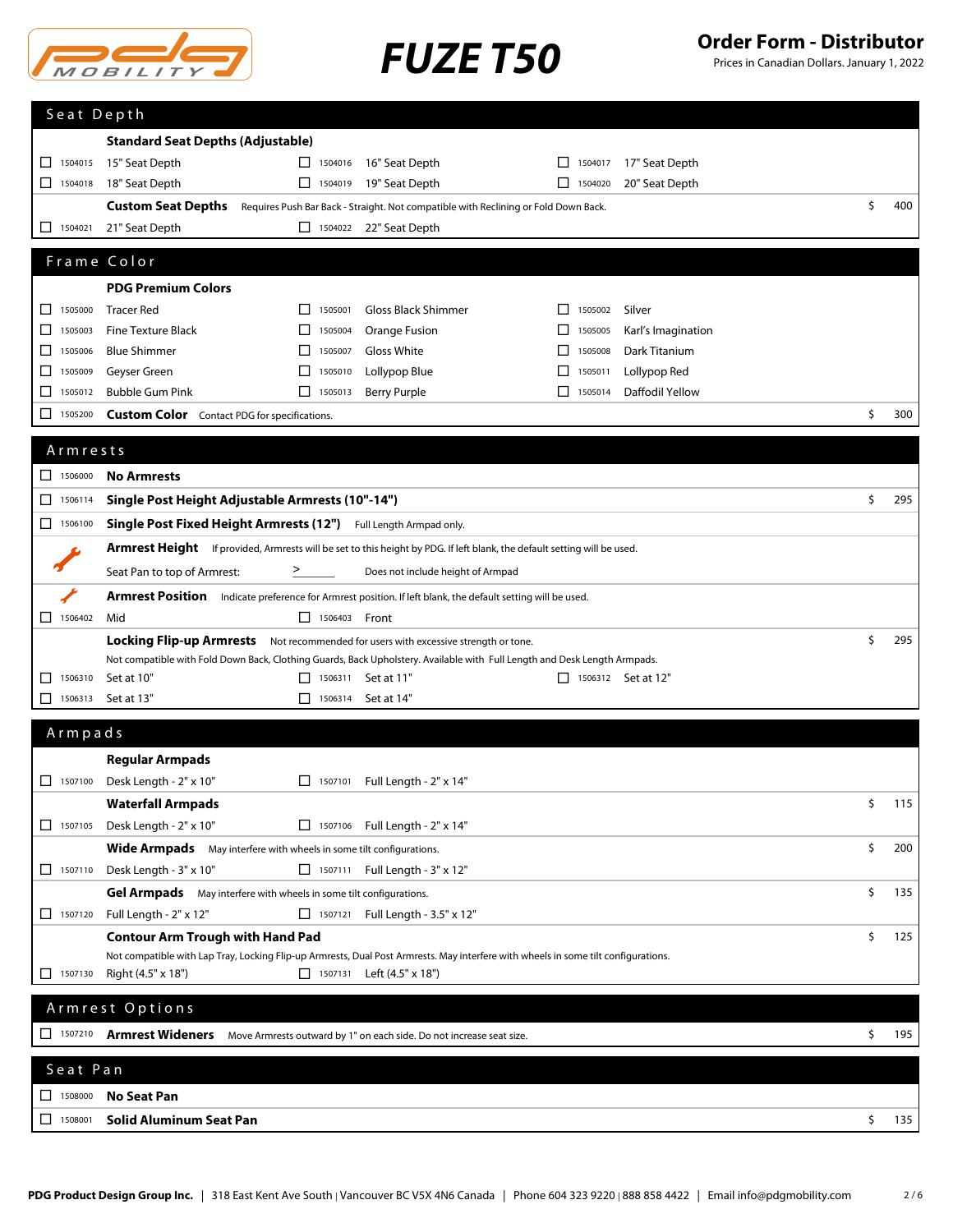

Prices in Canadian Dollars. January 1, 2022

# Seat Height

Don't forget

Select desired Seat-to-Floor Height STF Height is adjustable within the range of the chosen Axle Plate (Low/Standard/High).

|           |     |          |     |     | 6" Casters & 8" Forks |     |                 |     | 8" Casters & 8" Forks |           |     |                 |     |     |     |     |     |     |
|-----------|-----|----------|-----|-----|-----------------------|-----|-----------------|-----|-----------------------|-----------|-----|-----------------|-----|-----|-----|-----|-----|-----|
| <b>RW</b> | 13" | 14"      | 15" | 16" | 17"                   | 18" | 19"             | 20" |                       | <b>RW</b> | 13" | 14"             | 15" | 16" | 17" | 18" | 19" | 20" |
| 12"       |     | Std. STF |     |     |                       |     | <b>High STF</b> |     |                       | 12"       |     | <b>High STF</b> |     |     |     |     |     |     |
| 16"       |     |          |     |     |                       |     |                 |     |                       | 16"       |     | Std. STF        |     |     |     |     |     |     |
| 20"       |     |          |     |     |                       |     |                 |     |                       | 20"       |     |                 |     |     |     |     |     |     |
| 22"       |     |          |     |     |                       |     |                 |     |                       | 22"       |     |                 |     |     |     |     |     |     |
| 24"       |     | Low STF  |     |     |                       |     |                 |     |                       | 24"       |     | Low STF         |     |     |     |     |     |     |

| Frog Legs 6" Soft Roll & Suspension Forks |     |         |     |     |     |     |     |                 |  |  |
|-------------------------------------------|-----|---------|-----|-----|-----|-----|-----|-----------------|--|--|
| <b>RW</b>                                 | 13" | 14"     | 15" | 16" | 17" | 18" | 19" | 20"             |  |  |
| 12"                                       |     |         |     |     |     |     |     | <b>High STF</b> |  |  |
| 16"                                       |     |         |     | L   |     |     |     |                 |  |  |
| 20"                                       |     |         |     |     | H   |     |     |                 |  |  |
| 22"                                       |     |         |     | ட   |     |     |     | Std. STF        |  |  |
| 24"                                       |     | Low STF |     |     |     |     |     |                 |  |  |

|           |     |         |     | 5" Casters |     |     |                 |     |
|-----------|-----|---------|-----|------------|-----|-----|-----------------|-----|
| <b>RW</b> | 13" | 14"     | 15" | 16"        | 17" | 18" | 19"             | 20" |
| 12"       |     |         |     |            |     |     | <b>High STF</b> |     |
| 16"       |     |         |     |            |     |     |                 |     |
| 20"       |     |         |     |            |     |     |                 |     |
| 22"       |     |         |     |            |     |     | Std. STF        |     |
| 24"       |     | Low STF |     |            |     |     |                 |     |

|           | 8" Casters & 8" Forks |                 |          |     |     |     |     |     |  |  |  |  |  |
|-----------|-----------------------|-----------------|----------|-----|-----|-----|-----|-----|--|--|--|--|--|
| <b>RW</b> | 13"                   | 14"             | 15"      | 16" | 17" | 18" | 19" | 20" |  |  |  |  |  |
| 12"       |                       | <b>High STF</b> |          |     |     |     |     |     |  |  |  |  |  |
| 16"       |                       |                 | Std. STF |     |     |     |     |     |  |  |  |  |  |
| 20"       |                       |                 |          |     | ιı  | ш   |     |     |  |  |  |  |  |
| 22"       |                       |                 |          |     |     | ш   | П   |     |  |  |  |  |  |
| 24"       |                       |                 | Low STF  |     |     |     |     |     |  |  |  |  |  |

# **Urethane Casters** <sup>1511051</sup> 5" x 1.25" Caster size <sup>1511061</sup> 6" x 1.25" Caster size <sup>1511081</sup> 8" x 1.25" Caster size  $\Box$  1511063 6" x 1.50" Caster size  $\Box$  1511063 6" x 1.50" Caster size  $\Box$  1511084 8" x 2.00" Caster size  $\Box$  135 **Pneumatic Casters**  $\Box$  1511161 6" x 1.25" Caster size  $\Box$  110  $\Box$  1511181 8" x 1.25" Caster size  $\Box$  120  $\Box$  1511184 8" x 2.00" Caster size  $\Box$  150 <sup>1511260</sup> *Frog Legs* **6" x 1.50" Aluminum Soft-Roll Casters** \$ 275 <sup>1511400</sup> *Frog Legs* **Suspenison Forks** Not compatible with 12" Rear Wheels. Requires 6" Soft-Roll Caster. \$ 695 C a s t e r s

| Rear Wheels   |                                                                                                                                                          |                |                |                                                                                              |                   |    |     |
|---------------|----------------------------------------------------------------------------------------------------------------------------------------------------------|----------------|----------------|----------------------------------------------------------------------------------------------|-------------------|----|-----|
|               | <b>Composite Wheels</b>                                                                                                                                  |                |                |                                                                                              |                   |    |     |
| П<br>1512012  | 12" Wheel size                                                                                                                                           | 1512016        | 16" Wheel size | 1512020                                                                                      | 20" Wheel size    |    |     |
| ΙI<br>1512022 | 22" Wheel size                                                                                                                                           | 1512024<br>- 1 | 24" Wheel size |                                                                                              |                   |    |     |
|               | <b>Spoke Wheels</b>                                                                                                                                      |                |                |                                                                                              |                   | Ś. | 75  |
| П<br>1512120  | 20" Wheel size                                                                                                                                           | - 1<br>1512122 | 22" Wheel size | ΙI<br>1512124                                                                                | 24" Wheel size    |    |     |
| □<br>1512224  | 24" Heavy Duty Spoke Wheels                                                                                                                              |                |                |                                                                                              |                   | Ś  | 350 |
|               | <b>Rear Wheel Position</b>                                                                                                                               |                |                | Indicate Rear Wheel positioning preference. If left blank, the default setting will be used. |                   |    |     |
|               | In the interest of maintaining chair stabily and avoiding interferance with other chair functions, PDG may not be able to accommodate stated preference. |                |                |                                                                                              |                   |    |     |
| □<br>1512401  | Rear<br>More stable                                                                                                                                      | 1512402 Mid    |                | 1512403                                                                                      | Front Less stable |    |     |
|               |                                                                                                                                                          |                |                |                                                                                              |                   |    |     |
| Axle Type     |                                                                                                                                                          |                |                |                                                                                              |                   |    |     |
| П<br>1513000  | <b>Quick Release Rear Axles</b>                                                                                                                          |                |                |                                                                                              |                   |    |     |
| □<br>1513010  | <b>Fixed Rear Axles</b>                                                                                                                                  |                |                |                                                                                              |                   |    |     |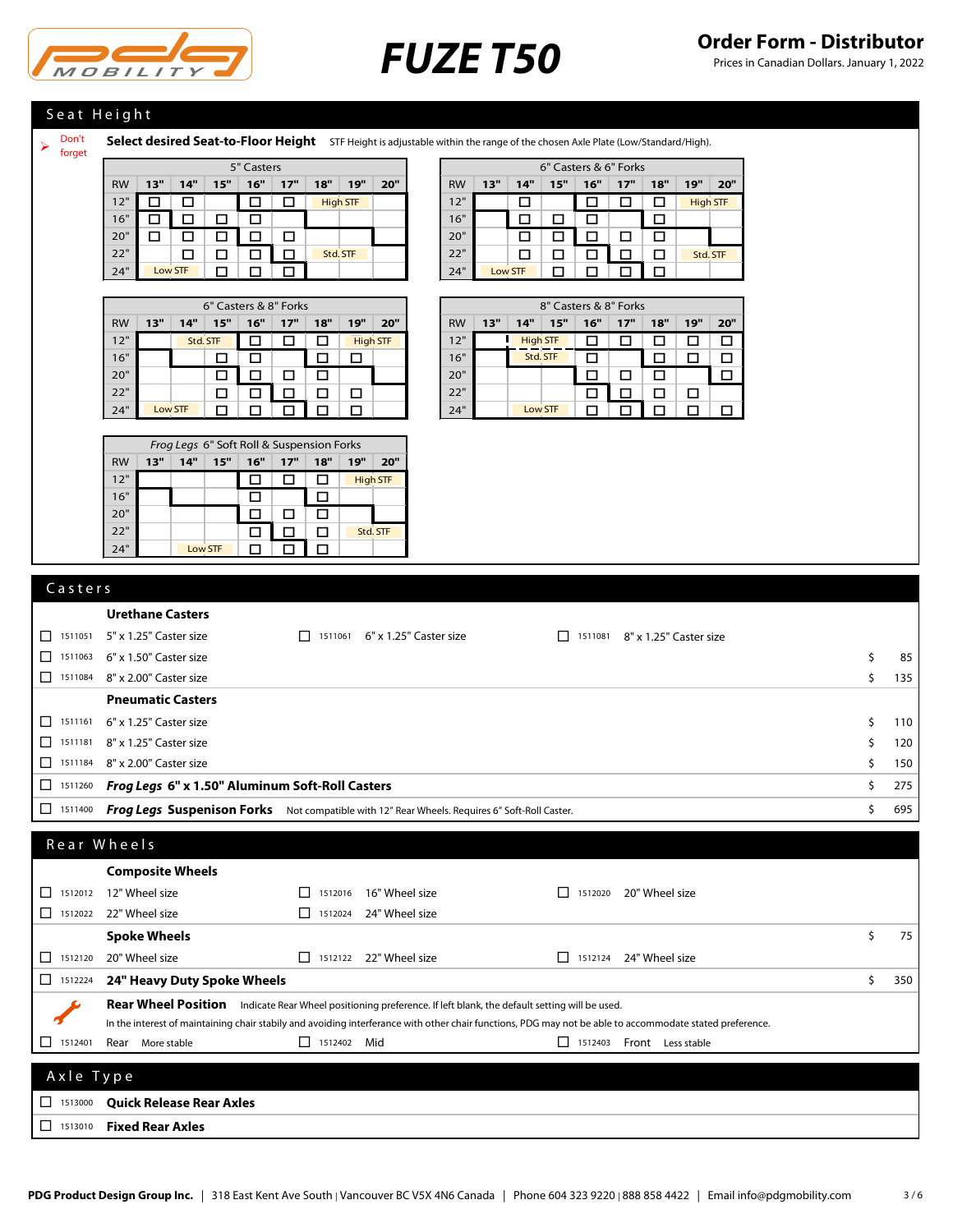

Prices in Canadian Dollars. January 1, 2022

| Rear Tires            |                                                                                                                                                                               |           |
|-----------------------|-------------------------------------------------------------------------------------------------------------------------------------------------------------------------------|-----------|
| $\Box$ 1514000        | <b>Urethane Tires</b>                                                                                                                                                         |           |
| 1514010<br>П          | <b>Pneumatic Tires</b><br>May result in a finished Seat Height 1/2" greater than stated.                                                                                      | \$<br>60  |
| 1514020<br>ப          | Pneumatic Tires with Flat-Free Inserts May result in a finished Seat Height 1/2" greater than stated. Not available with Spoke Wheels.                                        | \$<br>95  |
|                       |                                                                                                                                                                               |           |
| Handrims              | Handrims are available only with 20", 22", and 24" Rear Wheels.                                                                                                               |           |
| $\Box$ 1515000        | <b>No Handrims</b>                                                                                                                                                            |           |
| П<br>1515010          | <b>Standard Aluminum Handrims</b>                                                                                                                                             |           |
| ப<br>1515020          | <b>Plastic Coated Handrims</b>                                                                                                                                                | \$<br>150 |
|                       | Wheel Locks & Brakes                                                                                                                                                          |           |
|                       | <b>User Wheel Locks</b>                                                                                                                                                       |           |
| 1516010<br>ΙI         | Push to Lock<br>$\Box$ 1516020 Pull to Lock                                                                                                                                   |           |
| □<br>1516030          | Attendant Wheel Locks (Push to Lock) Not compatible with Drum Brakes, Wheel Lock Extensions.                                                                                  | \$<br>85  |
| ◻<br>1516040          | <b>User &amp; Attendant Wheel Locks</b>                                                                                                                                       | \$<br>125 |
| ◻<br>1516005          | Foot Operated Wheel Lock Rear-mounted unilateral single-activation lock. Not compatible with O2 Holder, IV Pole, Ventilator Tray, One-ArmDrive.                               | \$<br>595 |
| □<br>1516300          |                                                                                                                                                                               | \$<br>995 |
|                       | Drum Brakes Dual trigger activation (right/left side activated independently). Available with 20" Rear Wheels only.                                                           |           |
|                       | Wheel Lock Options                                                                                                                                                            |           |
| $\Box$ 1516100        | Wheel Lock Extensions Not compatible with Attendant Wheel Lock.                                                                                                               | \$<br>60  |
|                       |                                                                                                                                                                               |           |
|                       | Anti-Tippers                                                                                                                                                                  |           |
| $\frac{1}{2}$ 1517010 | <b>Rear Anti-Tippers</b> Required Safety Option.                                                                                                                              | \$<br>75  |
| Back Posts            |                                                                                                                                                                               |           |
|                       | <b>Back Post Style</b>                                                                                                                                                        |           |
| $\Box$ 1518100        | Push Bar Back<br>$\Box$ 1518105<br>Cane Handle Back Not compatible with Headrest Mounting Plate.                                                                              |           |
|                       | <b>Back Post Type</b>                                                                                                                                                         |           |
| $\Box$ 1518200        | □ 1518205 8° Bend<br>Straight                                                                                                                                                 |           |
|                       | Back Post Height Measured from the Seat Pan to the Handle.                                                                                                                    |           |
| П<br>1518420          | Short (17")<br>$\Box$ 1518425 Tall (23")                                                                                                                                      |           |
|                       | <b>Seat to Back Angle</b>                                                                                                                                                     |           |
| П<br>1519090          | Set at 90°<br>$\begin{array}{ c c c c c } \hline \quad & 1519096 \end{array}$<br>Set at 98°<br>$\Box$ 1519102 Set at 106°                                                     |           |
| 1519108<br>H          | Set at 114°<br>Set at 122°<br>$\Box$ 1519114                                                                                                                                  |           |
|                       | Back Options                                                                                                                                                                  |           |
|                       |                                                                                                                                                                               | \$<br>150 |
| $\Box$ 1519010        | Angle/Height Adjustable Push Bar Handle<br>Not compatible with Headrest Mounting Plate or Cane Handle Back.<br><b>Button on Outside</b><br>$\Box$ 1519011<br>Button on Inside |           |
| ப<br>1519050          | Removable Cane Handle Push Bar Not compatible with Push Bar Back.                                                                                                             | \$<br>140 |
| ப<br>1519212          | Headrest Mounting Plate Not compatible with Angle/Height Adjustable Push Bar, Cane Handle Back. Not required if mounting to a solid Back.                                     | \$<br>95  |
| 1519220<br>ப          | <b>Fold Down Back</b><br>$\Box$ 1519221<br><b>Non-Folding Back</b>                                                                                                            |           |
| ப<br>1519240          | <b>Seating Dynamics Dynamic Rocker Back Interface</b>                                                                                                                         | \$2,995   |
|                       | Not compatible with Fold Down Back, Spring Back Suspension, 30° Recline, Cane Handle, Standard Upholstery.                                                                    |           |
|                       | Finished Back Post Height is 5" taller than selected Back Post Height.                                                                                                        |           |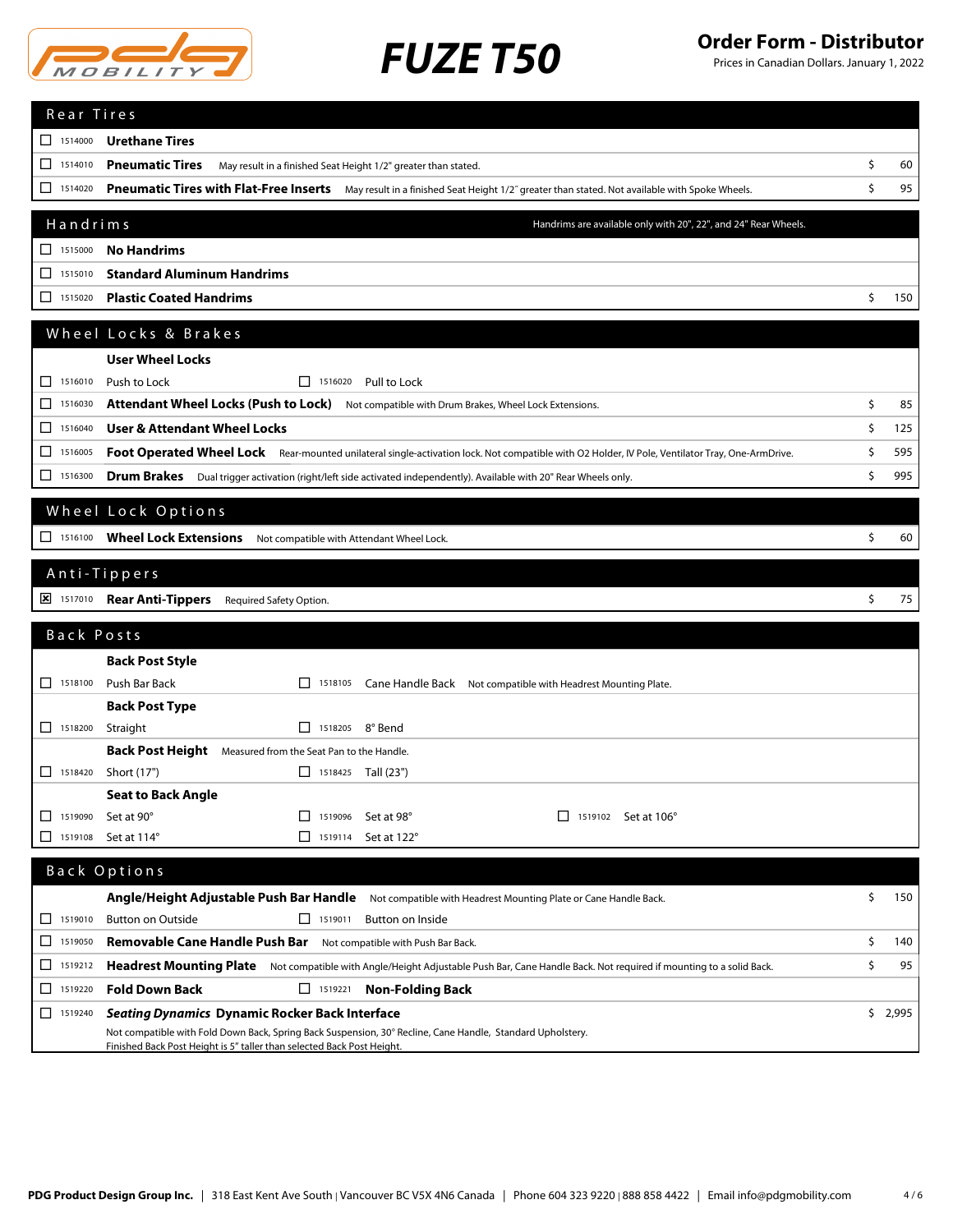

Prices in Canadian Dollars. January 1, 2022

|                                                                                                           |                                      | Back Upholstery                                                                                                              |     |     |                       |     |                                         |     |     |                         |     |   |                    |         |     |     |                        |        |     |     |     |     |     |       |
|-----------------------------------------------------------------------------------------------------------|--------------------------------------|------------------------------------------------------------------------------------------------------------------------------|-----|-----|-----------------------|-----|-----------------------------------------|-----|-----|-------------------------|-----|---|--------------------|---------|-----|-----|------------------------|--------|-----|-----|-----|-----|-----|-------|
| П.                                                                                                        | <b>No Back Upholstery</b><br>1520000 |                                                                                                                              |     |     |                       |     |                                         |     |     |                         |     |   |                    |         |     |     |                        |        |     |     |     |     |     |       |
|                                                                                                           |                                      | <b>Standard Upholstery</b>                                                                                                   |     |     |                       |     | Not available with Cane Handle Back.    |     |     |                         |     |   |                    |         |     |     |                        |        |     |     |     | \$  |     | 265   |
| ΙI                                                                                                        | 1520418                              | Short (18" Height)                                                                                                           |     |     |                       |     | $\Box$ 1520421 Regular (21" Height)     |     |     |                         |     |   |                    |         |     |     |                        |        |     |     |     |     |     |       |
| П                                                                                                         | 1520450                              | <b>Tension Adjustable Upholstery</b> Height of Upholstery is 16". Not available with Cane Handle Back.                       |     |     |                       |     |                                         |     |     |                         |     |   | Ś                  |         | 365 |     |                        |        |     |     |     |     |     |       |
| Position of Upholstery Select the desired position of the top of the Upholstery relative to the Seat Pan. |                                      |                                                                                                                              |     |     |                       |     |                                         |     |     |                         |     |   |                    |         |     |     |                        |        |     |     |     |     |     |       |
|                                                                                                           | 17" Back Post<br>23" Back Post       |                                                                                                                              |     |     |                       |     |                                         |     |     |                         |     |   |                    |         |     |     |                        |        |     |     |     |     |     |       |
|                                                                                                           |                                      | <b>Style</b>                                                                                                                 | 17" | 18" | 19"                   | 20" | 21"                                     | 22" | 23" | 24"                     | 25" |   | <b>Style</b>       |         | 17" | 18" | 19"                    | 20"    | 21" | 22" | 23" | 24" | 25" |       |
|                                                                                                           |                                      | □<br>Short<br>$\Box$<br>□<br>Short<br>□<br>□<br>□<br>□<br>□                                                                  |     |     |                       |     |                                         |     |     |                         |     |   |                    |         |     |     |                        |        |     |     |     |     |     |       |
|                                                                                                           | Regular<br>□<br>□<br>□               |                                                                                                                              |     |     |                       |     |                                         |     |     |                         |     |   |                    |         |     |     |                        |        |     |     |     |     |     |       |
|                                                                                                           |                                      |                                                                                                                              |     |     |                       |     |                                         |     |     |                         |     |   | <b>Tension Adj</b> |         |     |     |                        | $\Box$ | П   | □   | □   |     |     |       |
| Tilt Activation                                                                                           |                                      |                                                                                                                              |     |     |                       |     |                                         |     |     |                         |     |   |                    |         |     |     |                        |        |     |     |     |     |     |       |
|                                                                                                           |                                      |                                                                                                                              |     |     |                       |     |                                         |     |     |                         |     |   |                    |         |     |     |                        |        |     |     |     |     |     |       |
|                                                                                                           |                                      | <b>Attendant Tilt only</b>                                                                                                   |     |     |                       |     | Select trigger mounting location below. |     |     |                         |     |   |                    |         |     |     |                        |        |     |     |     |     |     |       |
| п                                                                                                         | 1523011                              | <b>Right Back Post</b>                                                                                                       |     |     |                       |     | □ 1523012 Left Back Post                |     |     |                         |     |   |                    |         |     |     |                        |        |     |     |     |     |     |       |
|                                                                                                           |                                      | Power Tilt 40° tilt range. Includes 2 batteries for off-chair charging. pdgmobility.com/power-tilt                           |     |     |                       |     |                                         |     |     |                         |     |   |                    |         |     |     |                        |        |     |     |     |     |     |       |
| ΙI                                                                                                        | 1523400                              | 250 lbs Weight Capacity                                                                                                      |     |     |                       |     |                                         |     |     |                         |     |   |                    |         |     |     |                        |        |     |     |     | Ś.  |     | 2,095 |
| П                                                                                                         | 1523401                              | 350 lbs Weight Capacity                                                                                                      |     |     | Requires Fixed Frame. |     |                                         |     |     |                         |     |   |                    |         |     |     |                        |        |     |     |     | Ś   |     | 2,395 |
|                                                                                                           |                                      | Toggle Switch                                                                                                                |     |     |                       | П.  | 1523421                                 |     |     | Installed on Right side |     |   | П                  | 1523422 |     |     | Installed on Left side |        |     |     |     |     |     |       |
|                                                                                                           |                                      | <b>Button Switch</b>                                                                                                         |     |     |                       | П   | 1523431                                 |     |     | Installed on Right side |     |   | П                  | 1523432 |     |     | Installed on Left side |        |     |     |     |     |     |       |
|                                                                                                           |                                      | Stealth Egg Switch<br>Not installed<br>П.<br>1523440                                                                         |     |     |                       |     |                                         |     |     |                         |     |   |                    |         |     |     |                        |        |     |     |     |     |     |       |
|                                                                                                           |                                      | Optional for Egg Switch:<br>П.<br>Swing Away Mounting Hardware Not compatible with all Headrest makes and models.<br>1523445 |     |     |                       |     |                                         |     |     |                         |     | Ŝ |                    | 625     |     |     |                        |        |     |     |     |     |     |       |
|                                                                                                           |                                      |                                                                                                                              |     |     |                       |     |                                         |     |     |                         |     |   |                    |         |     |     |                        |        |     |     |     |     |     |       |
|                                                                                                           |                                      | <b>Tilf Limit</b> . Ontianal line tilt limit is sologted the full tilt ronge will be ovailable.                              |     |     |                       |     |                                         |     |     |                         |     |   |                    |         |     |     |                        |        |     |     |     |     |     |       |

**Tilt Limit** Optional. If no tilt limit is selected, the full tilt range will be available.

 $\Box$  1523220 Set at 20°  $\Box$  1523230 Set at 30°  $\Box$  1523240 Set at 40°

## R e c l i n e

# <sup>1523310</sup> **Reclining Backrest (Manual)** \$ 895 30° maximum recline. Not compatible with Cane Handle Back, Fold Down Back. Not available with 22" Seat Depth. Finished Back Post Height is 3" taller than selected Back Post Height.

# Front Rigging

| $\Box$<br>1525000       | No Front Rigging<br><b>Sector Blocks only</b><br>1525001                                                                               |      |
|-------------------------|----------------------------------------------------------------------------------------------------------------------------------------|------|
|                         | Easy-Out™ Front Rigging<br>Effortless insertion and removal. No Hanger Bracket remains on frame. pdgmobility.com/easy-out              |      |
| 1525410                 | Fixed 70°                                                                                                                              | 95   |
| $\mathbf{L}$<br>1525420 | Universal Angle Adjustable (0°-110°)<br>Set at angle: $>$<br>(use increments of 10°)                                                   | 295  |
|                         | Adjust angle by loosening one bolt. Tool-free leg-length adjustment. Front Rigging can interfere with casters in the 90-110° settings. |      |
|                         | Swing Away Front Rigging<br>Legacy Design. Not compatible with Easy-Out. Requires pre-tilt of 5°.                                      |      |
| $\Box$<br>1525140       | Swing Away 70°                                                                                                                         |      |
| $\Box$<br>1525160       | Swing Away 90°<br>Includes 11"-16" Extension Tubes. Not compatible with 8" Casters.                                                    | 75 I |
| $\perp$<br>1525200      | Swing Away Elevating Legrests Includes Calf Pads.                                                                                      | 375  |
| $\Box$<br>1525300       | 1" Offset Hangers for Swing Away                                                                                                       | 75   |
| 1525110                 | Standard Plug In 70° Front Rigging<br>Legacy Design. Not compatible with Easy-Out.                                                     |      |

# <sup>1526010</sup> **Composite Footplates** <sup>1526020</sup> **Aluminum Angle Adjustable Footplates** \$ 165 <sup>1526030</sup> **One Piece Fixed Footplate** Available on Plug In Front Rigging only. Requires selection of Composite or Aluminum Angle Adjustable. \$ 350 <sup>1526040</sup> **One Piece Flip-up Footplate** Requires selection of Composite or Aluminum Angle Adjustable. \$ 395 <sup>1526050</sup> **Interlocking Angle Adjustable Footplates** Available for Seat Widths up to 21" only. \$ 195 **Footplates**